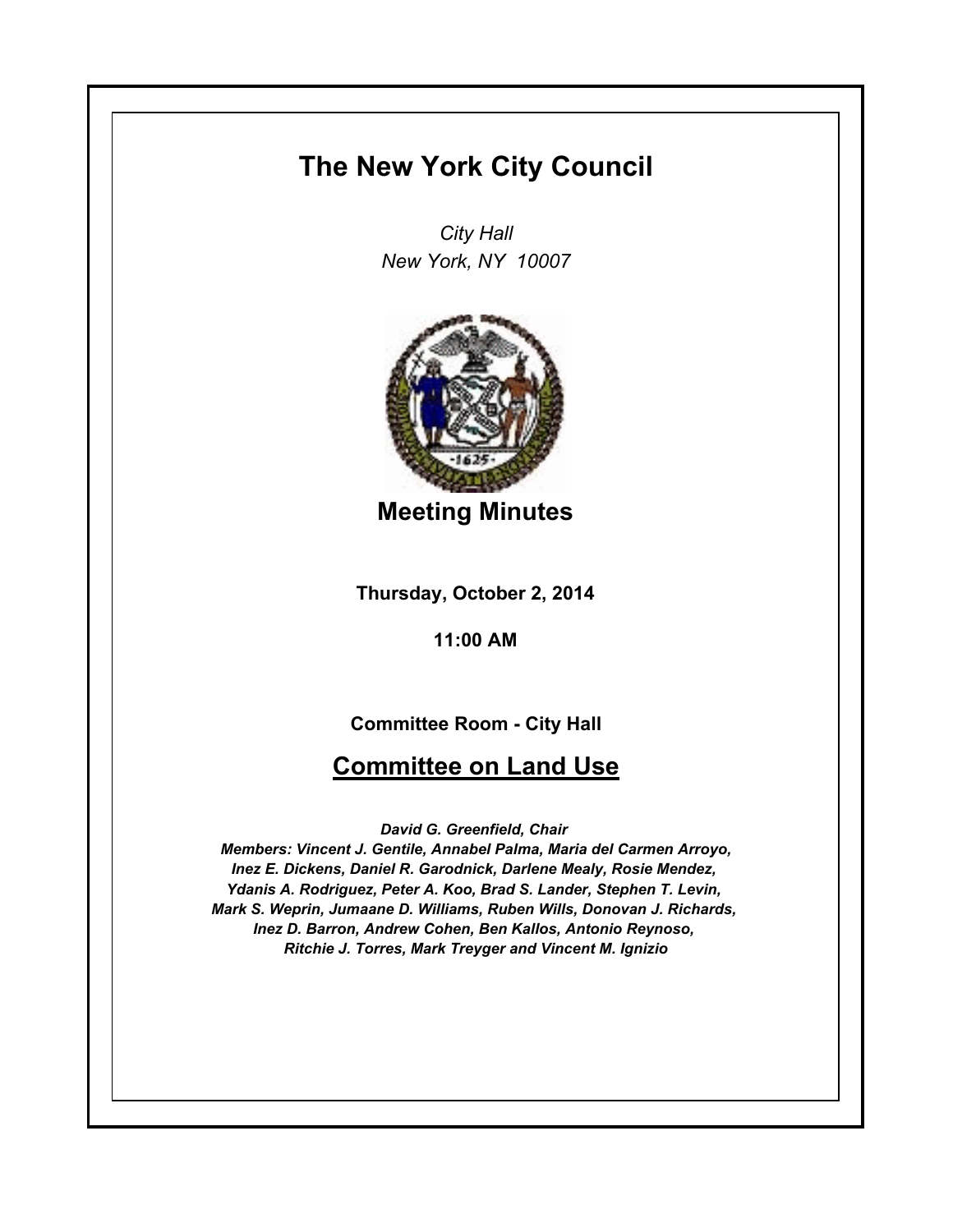#### Roll Call

**Present:**

Greenfield, Gentile, Palma, Arroyo, Dickens, Garodnick, Mendez, Rodriguez, Koo, Lander, Levin, Weprin, Williams, Wills, Richards, Barron, Cohen, Kallos, Reynoso, Torres and Ignizio

#### **Absent:**

Mealy and Treyger

**LU 0114-2014 Application no. 20155008 TCM, pursuant to §20-226 of the Administrative Code of the City of New York, concerning the petition of Friendly Foods LLC, d/b/a/ Cherche Midi for a revocable consent to establish, maintain and operate an unenclosed sidewalk café located at 282 Bowery, Borough of Manhattan, Community District 2, Council District 1. This application is subject to review and action by the Land Use Committee only if called-up by vote of the Council pursuant to Rule 11.20b of the Council and §20-226(e) of the New York City Administrative Code.**

> *Attachments:* Land Use Calendar - Week of September 29, 2014 - October 3, 2014, Hearing Testimony - Zoning 9/30/14, Hearing Transcript - Zoning 9/30/14, Land Use Calendar - October 2, 2014, Hearing Transcript - Land Use 10/2/14

#### **This Land Use Application was Hearing Held by Committee**

*Attachments:* Land Use Calendar - Week of September 29, 2014 - October 3, 2014, Hearing Testimony - Zoning 9/30/14, Hearing Transcript - Zoning 9/30/14, Land Use Calendar - October 2, 2014, Hearing Transcript - Land Use 10/2/14

**A motion was made that this Land Use Application be Approved by Committee with Companion Resolution approved by Roll Call.**

**Affirmative:** 21 -

Greenfield, Gentile, Palma, Arroyo, Dickens, Garodnick, Mendez, Rodriguez, Koo, Lander, Levin, Weprin, Williams, Wills, Richards, Barron, Cohen, Kallos, Reynoso, Torres and Ignizio

**Absent:** 2 -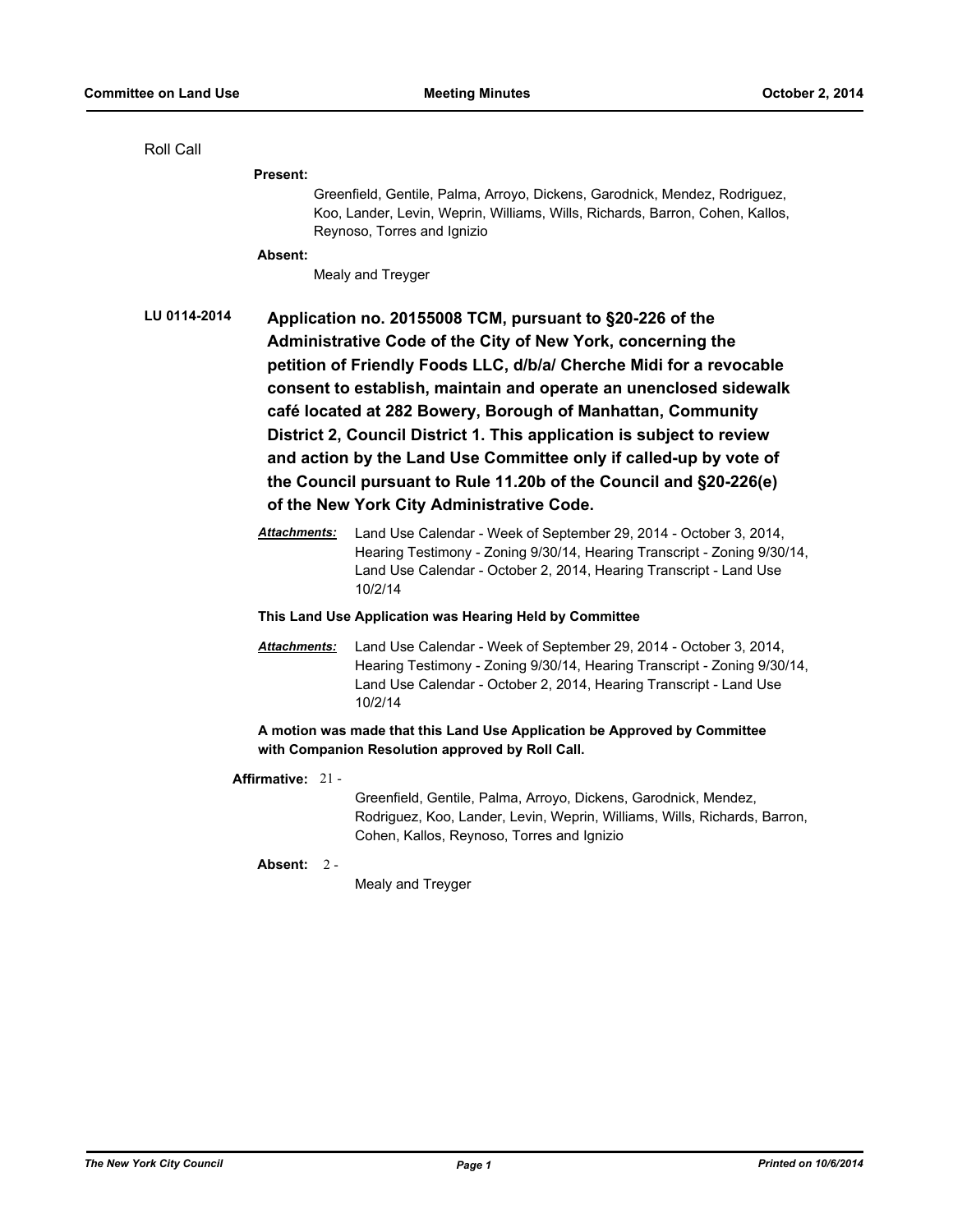- **LU 0115-2014 Application no. C 140300 ZSM submitted by MC 19 East Houston, LLC, pursuant to Sections 197-c and 201 of the New York City Charter for the grant of a special permit pursuant to Section 74-712(a) of the Zoning Resolution to modify the use regulations of Section 42-14(D)(2)(b) to allow uses permitted under Section 32-15 (Use Group 6 uses) below the floor level of the second story of a proposed 6-story commercial building on a zoning lot which, as of December 15, 2003, has not more than 20% of its lot area occupied by existing buildings, located at 19 East Houston Street (Block 511, Lot 19), in an M1-5B District, within the SoHo Cast-Iron Historic District. This application is subject to the review and action by the Land Use Committee only if appealed to the Council pursuant to 197-d(b)(2) of the Charter or called up by a vote of the Council pursuant to 197-d(b)(3) of the Charter.**
	- *Attachments:* Land Use Calendar Week of September 15, 2014 September 19, 2014, Hearing Testimony - Zoning 9-16-14, Hearing Transcript - Zoning 9/16/14, Land Use Calendar - Week of September 29, 2014 - October 3, 2014, Hearing Transcript - Zoning 9/30/14, Land Use Calendar - October 2, 2014, Hearing Transcript - Land Use 10/2/14
	- **This Land Use Application was Hearing Held by Committee**
	- *Attachments:* Land Use Calendar Week of September 15, 2014 September 19, 2014, Hearing Testimony - Zoning 9-16-14, Hearing Transcript - Zoning 9/16/14, Land Use Calendar - Week of September 29, 2014 - October 3, 2014, Hearing Transcript - Zoning 9/30/14, Land Use Calendar - October 2, 2014, Hearing Transcript - Land Use 10/2/14

**A motion was made that this Land Use Application be Approved by Committee with Modifications and Referred to CPC approved by Roll Call.**

**Affirmative:** 21 -

Greenfield, Gentile, Palma, Arroyo, Dickens, Garodnick, Mendez, Rodriguez, Koo, Lander, Levin, Weprin, Williams, Wills, Richards, Barron, Cohen, Kallos, Reynoso, Torres and Ignizio

**Absent:** 2 -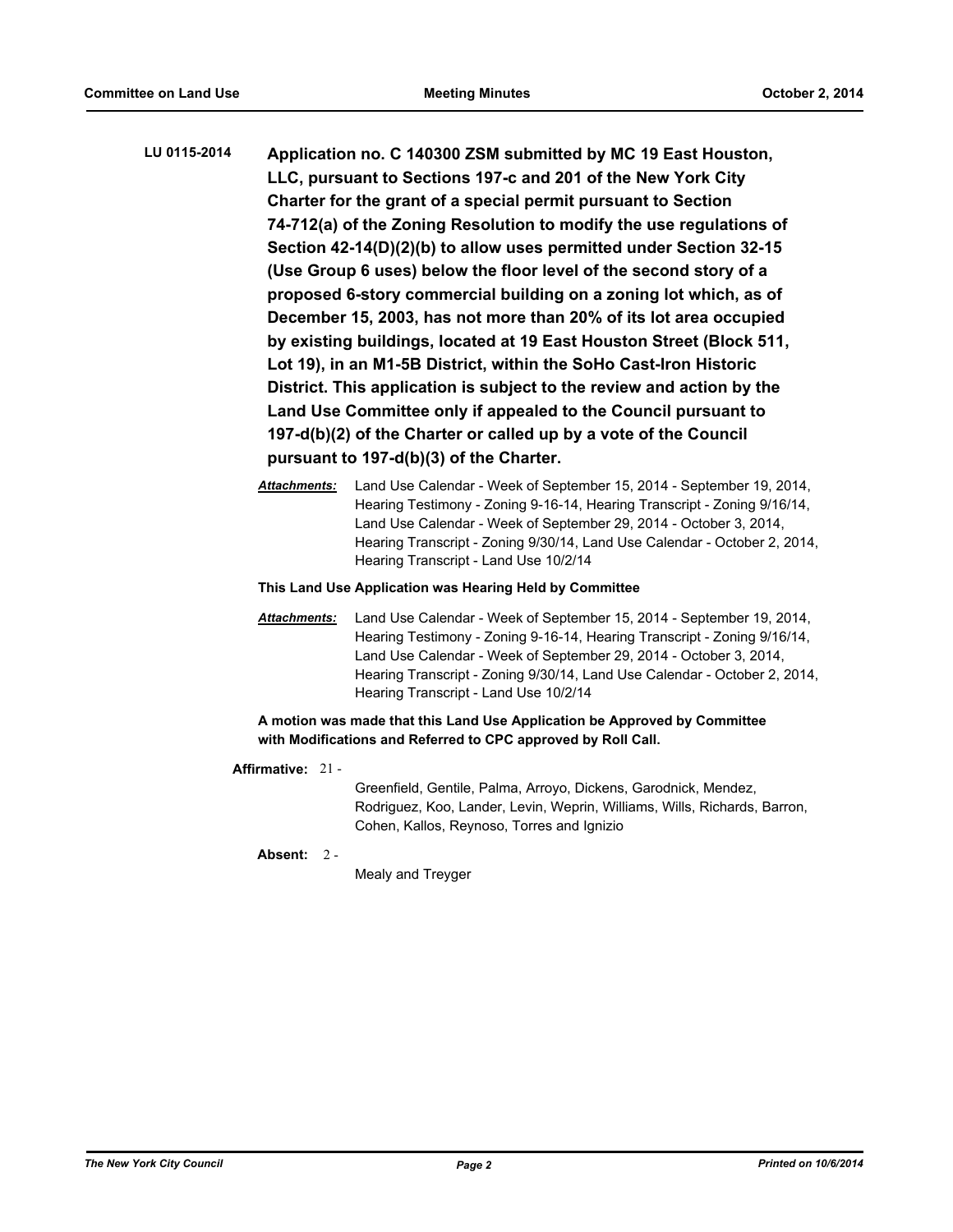- **LU 0116-2014 Application no. C 140301 ZSM submitted by MC 19 East Houston, LLC, pursuant to Sections 197-c and 201 of the New York City Charter for the grant of a special permit pursuant to Section 74-712(b) of the Zoning Resolution to modify the height and setback requirements of Section 43-43 (Maximum Height of Front Wall and Required Front Setbacks) to facilitate the development of a 6-story commercial building on a zoning lot which, as of December 15, 2003, has not more than 20% of its lot area occupied by existing buildings, located at 19 East Houston Street (Block 511, Lot 19), in an M1-5B District, within the SoHo Cast-Iron Historic District, Borough of Manhattan, Community Board 2, Council District 1. This application is subject to the review and action by the Land Use Committee only if appealed to the Council pursuant to 197-d(b)(2) of the Charter or called up by a vote of the Council pursuant to 197-d(b)(3) of the Charter.**
	- *Attachments:* Land Use Calendar Week of September 15, 2014 September 19, 2014, Hearing Testimony - Zoning 9-16-14, Hearing Transcript - Zoning 9/16/14, Land Use Calendar - Week of September 29, 2014 - October 3, 2014, Hearing Transcript - Zoning 9/30/14, Land Use Calendar - October 2, 2014, Hearing Transcript - Land Use 10/2/14

#### **This Land Use Application was Hearing Held by Committee**

*Attachments:* Land Use Calendar - Week of September 15, 2014 - September 19, 2014, Hearing Testimony - Zoning 9-16-14, Hearing Transcript - Zoning 9/16/14, Land Use Calendar - Week of September 29, 2014 - October 3, 2014, Hearing Transcript - Zoning 9/30/14, Land Use Calendar - October 2, 2014, Hearing Transcript - Land Use 10/2/14

## **A motion was made that this Land Use Application be Approved by Committee with Modifications and Referred to CPC approved by Roll Call.**

**Affirmative:** 21 -

Greenfield, Gentile, Palma, Arroyo, Dickens, Garodnick, Mendez, Rodriguez, Koo, Lander, Levin, Weprin, Williams, Wills, Richards, Barron, Cohen, Kallos, Reynoso, Torres and Ignizio

**Absent:** 2 -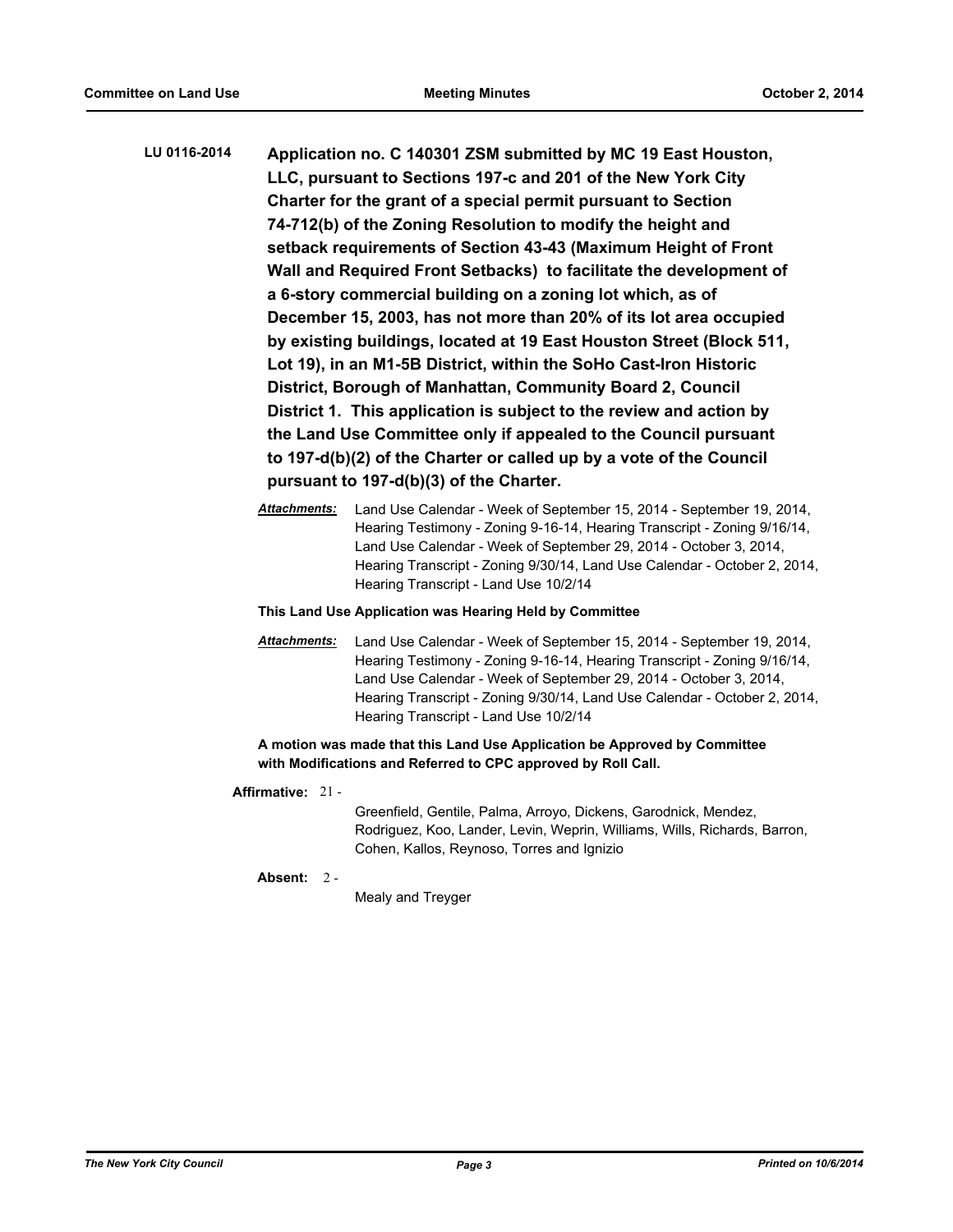- **LU 0117-2014 Application no. C 140302 ZSM submitted by MC 19 East Houston, LLC, pursuant to Sections 197-c and 201 of the New York City Charter for the grant of a special permit pursuant to Section 74-922 of the Zoning Resolution to allow large retail establishments (Use Group 6 and/or 10A uses) with no limitation on floor area per establishment on the cellar, ground floor, second floor and third floor of a proposed 6-story commercial development, on property located at 19 East Houston Street (Block 511, Lot 19), in an M1-5B District, within the SoHo Cast-Iron Historic District, Borough of Manhattan, Community Board 2, Council District 1. This application is subject to the review and action by the Land Use Committee only if appealed to the Council pursuant to 197-d(b)(2) of the Charter or called up by a vote of the Council pursuant to 197-d(b)(3) of the Charter.**
	- *Attachments:* Land Use Calendar Week of September 15, 2014 September 19, 2014, Hearing Testimony - Zoning 9-16-14, Hearing Transcript - Zoning 9/16/14, Land Use Calendar - Week of September 29, 2014 - October 3, 2014, Hearing Transcript - Zoning 9/30/14, Land Use Calendar - October 2, 2014, Hearing Transcript - Land Use 10/2/14
	- **This Land Use Application was Hearing Held by Committee**
	- *Attachments:* Land Use Calendar Week of September 15, 2014 September 19, 2014, Hearing Testimony - Zoning 9-16-14, Hearing Transcript - Zoning 9/16/14, Land Use Calendar - Week of September 29, 2014 - October 3, 2014, Hearing Transcript - Zoning 9/30/14, Land Use Calendar - October 2, 2014, Hearing Transcript - Land Use 10/2/14

**A motion was made that this Land Use Application be Filed by Committee with Companion Resolution approved by Roll Call.**

**Affirmative:** 21 -

Greenfield, Gentile, Palma, Arroyo, Dickens, Garodnick, Mendez, Rodriguez, Koo, Lander, Levin, Weprin, Williams, Wills, Richards, Barron, Cohen, Kallos, Reynoso, Torres and Ignizio

**Absent:** 2 -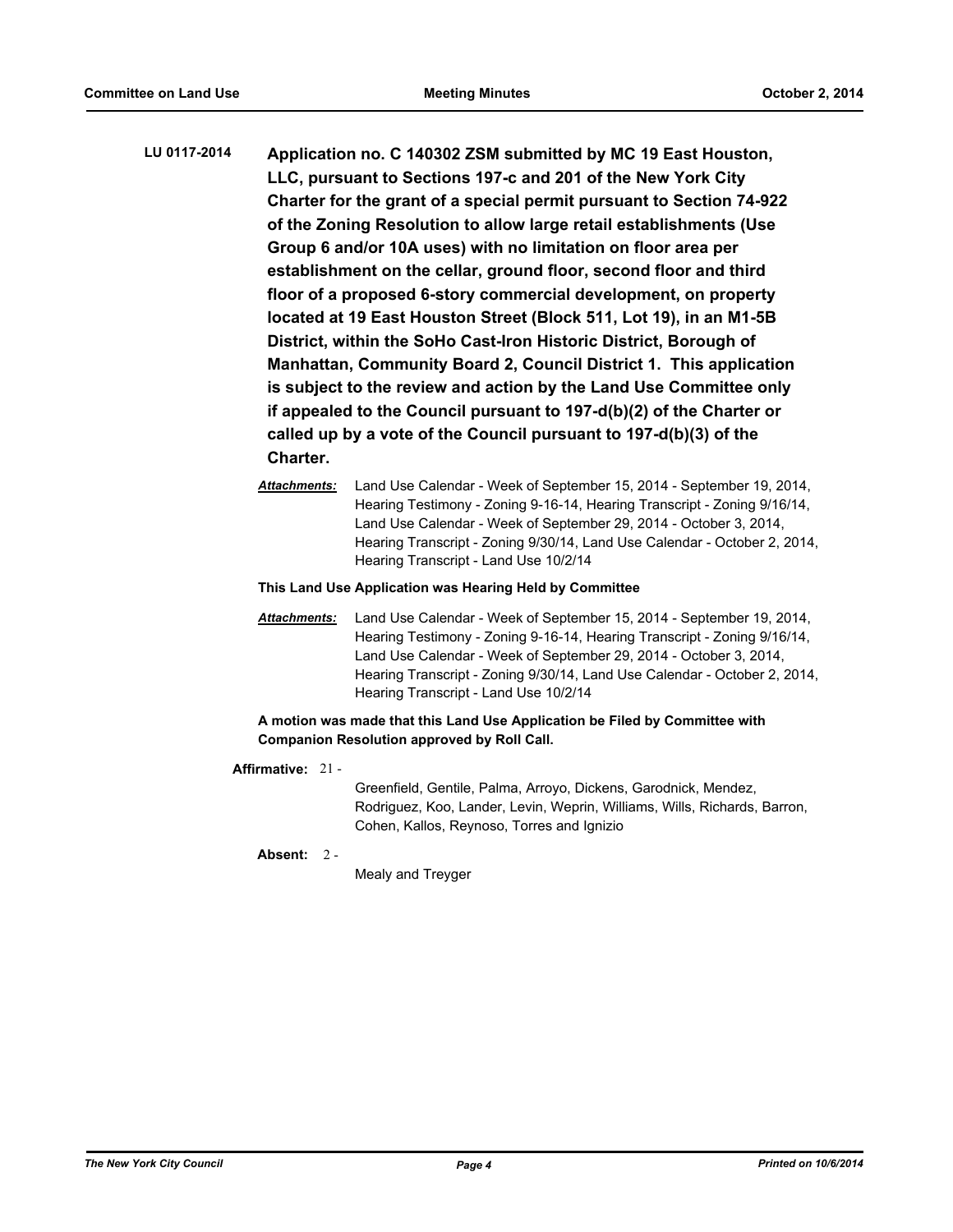- **LU 0118-2014 Application no. C 140299 PPM submitted by the NYC Department of Citywide Administrative Services (DCAS), pursuant to Section 197-c of the New York City Charter, for disposition of one city-owned property located at 19 East Houston Street, (Block 511, Lot 19), pursuant to zoning. This application is subject to the review and action by the Land Use Committee only if appealed to the Council pursuant to 197-d(b)(2) of the Charter or called up by a vote of the Council pursuant to 197-d(b)(3) of the Charter.**
	- *Attachments:* Land Use Calendar Week of September 15, 2014 September 19, 2014, Hearing Testimony - Zoning 9-16-14, Hearing Transcript - Zoning 9/16/14, Land Use Calendar - Week of September 29, 2014 - October 3, 2014, Hearing Transcript - Zoning 9/30/14, Land Use Calendar - October 2, 2014, Hearing Transcript - Land Use 10/2/14

#### **This Land Use Application was Hearing Held by Committee**

*Attachments:* Land Use Calendar - Week of September 15, 2014 - September 19, 2014, Hearing Testimony - Zoning 9-16-14, Hearing Transcript - Zoning 9/16/14, Land Use Calendar - Week of September 29, 2014 - October 3, 2014, Hearing Transcript - Zoning 9/30/14, Land Use Calendar - October 2, 2014, Hearing Transcript - Land Use 10/2/14

## **A motion was made that this Land Use Application be Approved by Committee with Modifications and Referred to CPC approved by Roll Call.**

## **Affirmative:** 21 -

Greenfield, Gentile, Palma, Arroyo, Dickens, Garodnick, Mendez, Rodriguez, Koo, Lander, Levin, Weprin, Williams, Wills, Richards, Barron, Cohen, Kallos, Reynoso, Torres and Ignizio

## **Absent:** 2 -

Mealy and Treyger

- **LU 0119-2014 Application No. C 155020 HAQ by the New York City Department of Housing Preservation and Development pursuant to Article 16 of the General Municipal Law for approval of Urban Development Action Area and Project for property located at 161-79 86th Avenue (Block 9774 Lots 165, 166, 167), Borough of Queens, Community Board 8, Council District 24.**
	- *Attachments:* Land Use Calendar Week of September 29, 2014 October 3, 2014, Hearing Testimony - Planning 9/30/14, Hearing Transcript - Planning 9/30/14, Land Use Calendar - October 2, 2014, Hearing Transcript - Land Use 10/2/14

**This Land Use Application was Hearing Held by Committee**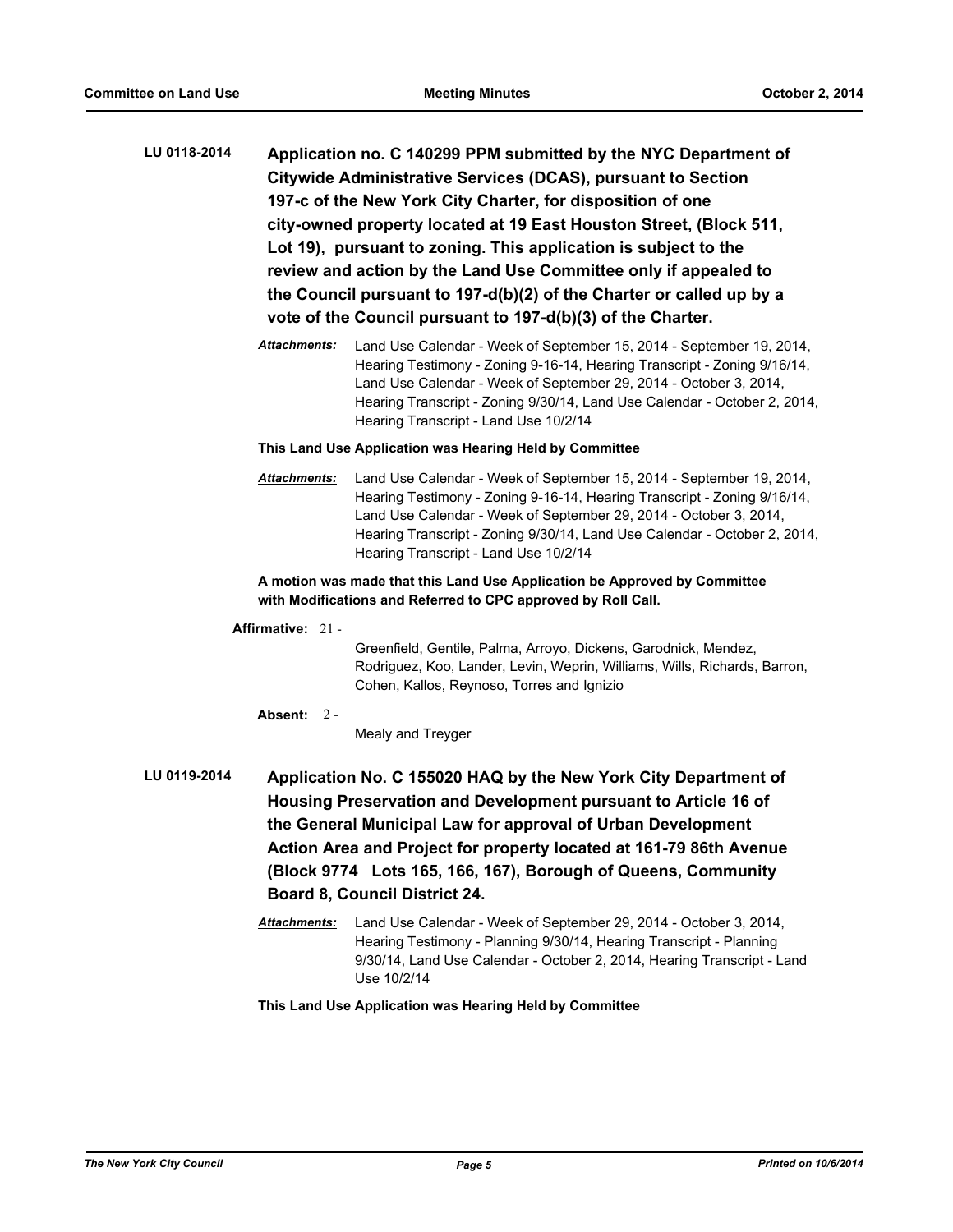*Attachments:* Land Use Calendar - Week of September 29, 2014 - October 3, 2014, Hearing Testimony - Planning 9/30/14, Hearing Transcript - Planning 9/30/14, Land Use Calendar - October 2, 2014, Hearing Transcript - Land Use 10/2/14

**A motion was made that this Land Use Application be Approved by Committee with Companion Resolution approved by Roll Call.**

**Affirmative:** 21 -

Greenfield, Gentile, Palma, Arroyo, Dickens, Garodnick, Mendez, Rodriguez, Koo, Lander, Levin, Weprin, Williams, Wills, Richards, Barron, Cohen, Kallos, Reynoso, Torres and Ignizio

**Absent:** 2 -

Mealy and Treyger

**LU 0121-2014 Application No. 20145691 TCM, pursuant to §20-226 of the Administrative Code of the City of New York, concerning the petition of Hearth Restaurant Investors, LLC, d/b/a/ Hearth for a revocable consent to establish, maintain and operate an unenclosed sidewalk café located at 403 East 12th Street, Borough of Manhattan, Community District 3, Council District 2. This application is subject to review and action by the Land Use Committee only if called-up by vote of the Council pursuant to Rule 11.20b of the Council and §20-226(e) of the New York City Administrative Code.**

> *Attachments:* Land Use Calendar - Week of September 29, 2014 - October 3, 2014, Hearing Testimony - Zoning 9/30/14, Hearing Transcript - Zoning 9/30/14, Land Use Calendar - October 2, 2014, Hearing Transcript - Land Use 10/2/14

**This Land Use Application was Hearing Held by Committee**

*Attachments:* Land Use Calendar - Week of September 29, 2014 - October 3, 2014, Hearing Testimony - Zoning 9/30/14, Hearing Transcript - Zoning 9/30/14, Land Use Calendar - October 2, 2014, Hearing Transcript - Land Use 10/2/14

**A motion was made that this Land Use Application be Approved by Committee with Companion Resolution approved by Roll Call.**

**Affirmative:** 21 -

Greenfield, Gentile, Palma, Arroyo, Dickens, Garodnick, Mendez, Rodriguez, Koo, Lander, Levin, Weprin, Williams, Wills, Richards, Barron, Cohen, Kallos, Reynoso, Torres and Ignizio

#### **Absent:** 2 -